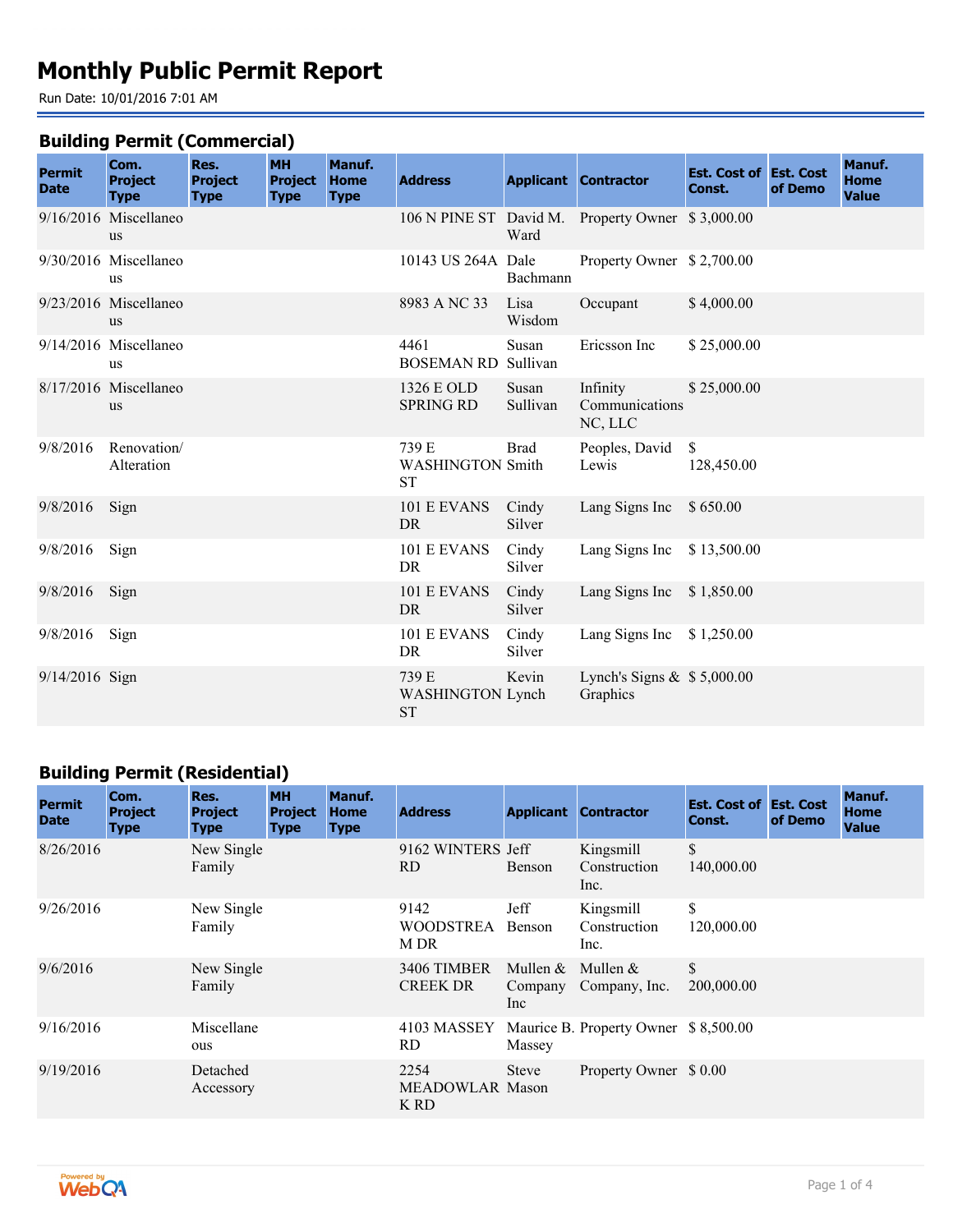## **Building Permit (Residential)**

| <b>Permit</b><br><b>Date</b> | Com.<br><b>Project</b><br><b>Type</b> | Res.<br><b>Project</b><br><b>Type</b> | <b>MH</b><br><b>Project</b><br><b>Type</b> | Manuf.<br><b>Home</b><br><b>Type</b> | <b>Address</b>                              |                                | <b>Applicant Contractor</b>                 | <b>Est. Cost of Est. Cost</b><br>Const. | of Demo | Manuf.<br><b>Home</b><br><b>Value</b> |
|------------------------------|---------------------------------------|---------------------------------------|--------------------------------------------|--------------------------------------|---------------------------------------------|--------------------------------|---------------------------------------------|-----------------------------------------|---------|---------------------------------------|
| 9/20/2016                    |                                       | New Single<br>Family                  |                                            |                                      | 4277<br>NEEDHAM RD Rangel-                  | Manuel<br>Cuevas               | Property Owner \$                           | 100,000.00                              |         |                                       |
| 9/23/2016                    |                                       | Renovation<br>/Alteration             |                                            |                                      | 2051 BESSIE<br><b>CT</b>                    | Jose<br>Chavez                 | Property Owner \$1,000.00                   |                                         |         |                                       |
| 9/30/2016                    |                                       | Miscellane<br>ous                     |                                            |                                      | 6782 S<br><b>HALIFAX RD</b>                 | Sharpe                         | Richard T. Property Owner \$10,000.00       |                                         |         |                                       |
| 9/27/2016                    |                                       | Renovation<br>/Alteration             |                                            |                                      | 1496 SPRING<br>POND RD                      | <b>LONG</b>                    | NELSON Property Owner \$21,000.00           |                                         |         |                                       |
| 9/7/2016                     |                                       | Addition<br>(covered)                 |                                            |                                      | 4269<br>RICHARDSON Kannan<br><b>RD</b>      | Denise                         | Property Owner \$7,300.00                   |                                         |         |                                       |
| 9/7/2016                     |                                       | Miscellane<br>ous                     |                                            |                                      | 11382<br><b>GASKILL</b><br><b>FARM RD</b>   | Kathleen<br>Swizdor            | Property Owner \$ 0.00                      |                                         |         |                                       |
| 9/7/2016                     |                                       | Miscellane<br>ous                     |                                            |                                      | 1066 COBBLE<br><b>RIDGE RD</b>              | Marilyn<br>Weaver              | Property Owner \$3,500.00                   |                                         |         |                                       |
| 9/7/2016                     |                                       | Detached<br>Accessory                 |                                            |                                      | 6805 MASSEY<br><b>RD</b>                    | Gabriel<br>Romero<br>Rodriguez | Property Owner \$4,000.00                   |                                         |         |                                       |
| 9/8/2016                     |                                       | Miscellane<br>ous                     |                                            |                                      | <b>9432 SEVEN</b><br>PATH RD                | <b>Bradley</b><br>Jacobs       | Property Owner \$1,000.00                   |                                         |         |                                       |
| 9/7/2016                     |                                       | New Single<br>Family                  |                                            |                                      | 6314 VENICE<br><b>CT</b>                    | Joe<br>Anthony                 | Four Seasons<br>Contractors,<br><b>LLC</b>  | \$<br>290,000.00                        |         |                                       |
| 9/16/2016                    |                                       | New Single<br>Family                  |                                            |                                      | 2528<br><b>BAYVIEW DR</b> Anthony           | Joe                            | Four Seasons<br>Contractors,<br><b>LLC</b>  | \$<br>170,000.00                        |         |                                       |
| 9/15/2016                    |                                       | New Single<br>Family                  |                                            |                                      | 2964<br><b>PEACHTREE</b><br><b>HILLS RD</b> | Tony<br>Shearin                | Shearin Homes                               | \$<br>160,000.00                        |         |                                       |
| 9/20/2016                    |                                       | Addition<br>(covered)                 |                                            |                                      | 4167 S NC 58                                | Rick<br>Cockrell               | Ricky D.<br>Cockrell                        | \$29,800.00                             |         |                                       |
| 9/8/2016                     |                                       | New Single<br>Family                  |                                            |                                      | 8246 STONE<br><b>PARK RD</b>                | Erader<br>Mills                | Erader Mills                                | \$67,000.00                             |         |                                       |
| 9/14/2016                    |                                       | Renovation<br>/Alteration             |                                            |                                      | 3370<br>WOODBROOK Townsend<br>DR            | Danny                          | Sears Home<br>Improvement<br>Products, Inc. | \$15,473.00                             |         |                                       |
| 9/8/2016                     |                                       | Miscellane<br>ous                     |                                            |                                      | 716<br><b>BAYBERRY</b><br>LN                | Danny<br>Townsend              | Sears Home<br>Improvement<br>Products, Inc  | \$11,049.00                             |         |                                       |
| 9/8/2016                     |                                       | Miscellane<br>ous                     |                                            |                                      | 401 WARD ST                                 | Danny<br>Townsend              | Sears Home<br>Improvement<br>Products, Inc. | \$8,295.00                              |         |                                       |
| 9/16/2016                    |                                       | New Single<br>Family                  |                                            |                                      | 7227<br>MICHELLE RD Williams                | David                          | Williams Pointe \$95,000.00<br>Partners     |                                         |         |                                       |
| 9/7/2016                     |                                       | New Single<br>Family                  |                                            |                                      | 617 A<br><b>WESTERN</b><br><b>AVE</b>       | Randall<br>Weaver              | Randall Neal<br>Weaver                      | \$55,000.00                             |         |                                       |

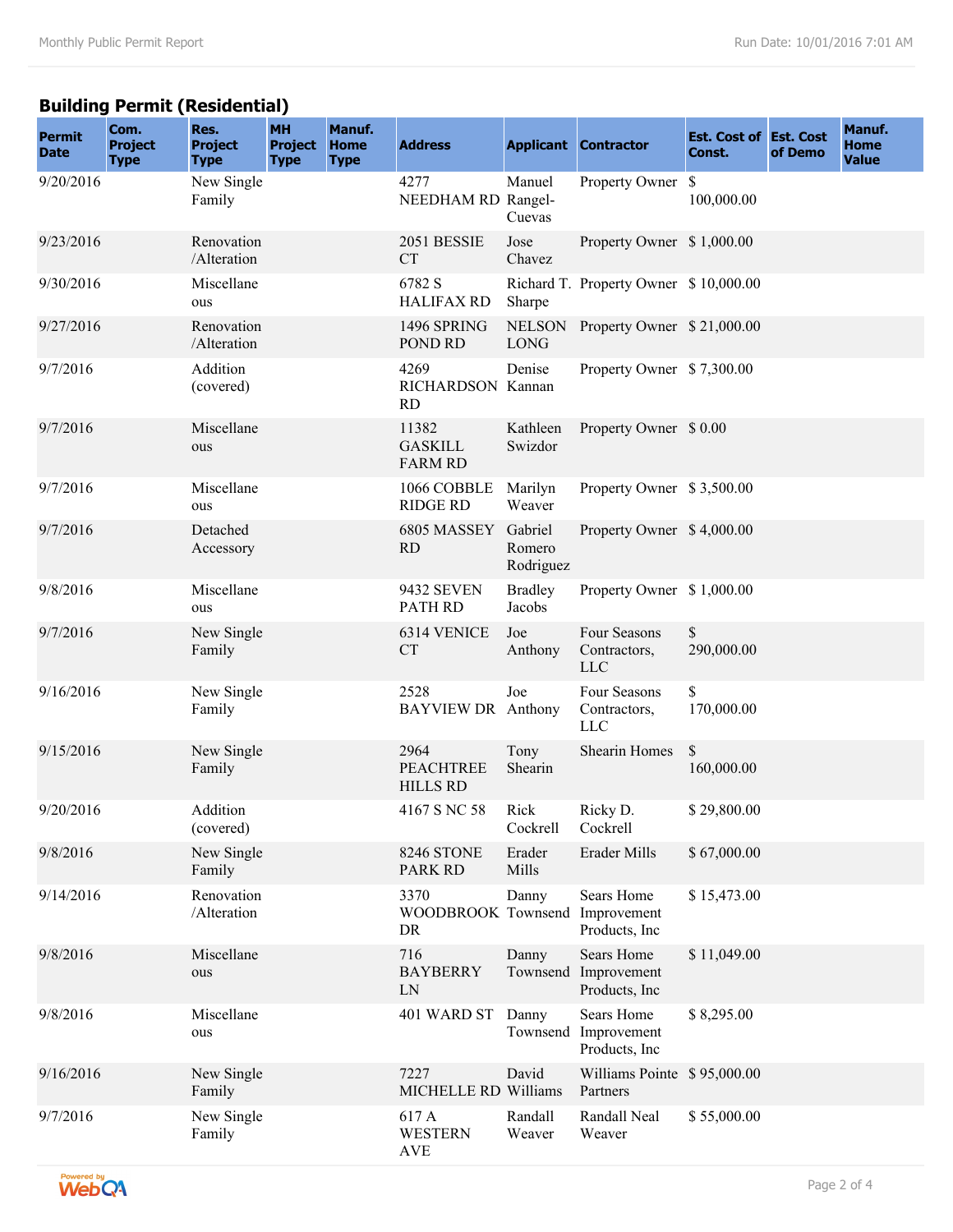### **Building Permit (Residential)**

| <b>Permit</b><br><b>Date</b> | Com.<br><b>Project</b><br><b>Type</b> | Res.<br><b>Project</b><br><b>Type</b>  | <b>MH</b><br><b>Project</b><br><b>Type</b> | Manuf.<br><b>Home</b><br><b>Type</b> | <b>Address</b>                                  |                                        | <b>Applicant Contractor</b>                               | <b>Est. Cost of Est. Cost</b><br>Const. | of Demo | Manuf.<br><b>Home</b><br><b>Value</b> |
|------------------------------|---------------------------------------|----------------------------------------|--------------------------------------------|--------------------------------------|-------------------------------------------------|----------------------------------------|-----------------------------------------------------------|-----------------------------------------|---------|---------------------------------------|
| 9/7/2016                     |                                       | New Single<br>Family                   |                                            |                                      | 615 A<br><b>WESTERN</b><br><b>AVE</b>           | Randall<br>Weaver                      | Randall Neal<br>Weaver                                    | \$55,000.00                             |         |                                       |
| 9/14/2016                    |                                       | New Single<br>Family                   |                                            |                                      | 7967 CREECH<br><b>RD</b>                        | Kevin R.<br>Kirton                     | KB Building $&$<br>Development<br><b>LLC</b>              | \$<br>140,000.00                        |         |                                       |
| 9/2/2016                     |                                       | Miscellane<br>ous                      |                                            |                                      | 9743 W<br>TARBORO RD Lewis                      | Charles                                | FS, LLC dba<br>Ram Jack                                   | \$3,500.00                              |         |                                       |
| 9/8/2016                     |                                       | Addition<br>(covered)                  |                                            |                                      | 3340 WIGGINS Voudia<br><b>RD</b>                | Wlliams                                | Carolina<br>Structural, LLC                               | \$17,000.00                             |         |                                       |
| 9/26/2016                    |                                       | Addition<br>(covered)                  |                                            |                                      | 5013 FARM RD John                               | Williams                               | Carolina<br>Structural, LLC                               | \$7,506.00                              |         |                                       |
| 9/13/2016                    |                                       | Miscellane<br>ous                      |                                            |                                      | 5360 QUAIL<br><b>ROOST RD</b>                   | Deyton<br>Evans                        | Evans, Deyton<br>Lee                                      | \$44,500.00                             |         |                                       |
| 9/16/2016                    |                                       | Rehab<br>Dwelling<br>(grant<br>funded) |                                            |                                      | 121<br><b>ARROWOOD</b><br>DR                    | Robert<br>Cunningha Robert P.<br>m     | Cunningham,                                               | \$24,750.00                             |         |                                       |
| 9/8/2016                     |                                       | Addition<br>(covered)                  |                                            |                                      | 1301<br><b>BIRCHWOOD</b><br><b>DR</b>           | Rodney<br>Hopkins                      | Rodney Hopkins \$24,000.00                                |                                         |         |                                       |
| 9/8/2016                     |                                       | Addition<br>(covered)                  |                                            |                                      | 101 GOLFERS<br>LN                               | Kenny<br>Pierce                        | Kenny Pierce                                              | \$20,000.00                             |         |                                       |
| 9/8/2016                     |                                       | New Single<br>Family                   |                                            |                                      | 3095<br>RICHARDSON Bowling<br>RD                | Sam                                    | Bowling,<br>Samuel K., II                                 | \$<br>185,000.00                        |         |                                       |
| 9/12/2016                    |                                       | Miscellane<br>ous                      |                                            |                                      | 3578 OAK<br><b>LEVEL RD</b>                     | Kent<br>Norville                       | <b>NORVILLE</b><br><b>CONTRUCTIO</b><br>N CO INC          | \$60,000.00                             |         |                                       |
| 9/12/2016                    |                                       | Deck                                   |                                            |                                      | 4855 S<br><b>HALIFAX RD</b>                     | John<br>Faircloth                      | Joyner Home<br>Improvements                               | \$2,500.00                              |         |                                       |
| 9/20/2016                    |                                       | Detached<br>Accessory                  |                                            |                                      | 12009 S<br><b>WINDS DR</b>                      | Tar Heel<br>Metal<br><b>Structures</b> | Tar Heel Metal<br>Structures                              | \$15,000.00                             |         |                                       |
| 9/20/2016                    |                                       | New Single<br>Family                   |                                            |                                      | 10577 OLD<br><b>RALEIGH</b><br><b>WILSON RD</b> | Alyssa<br>Allen                        | Schumacher<br>Homes of North 233,922.01<br>Carolina, Inc. | \$                                      |         |                                       |
| 9/20/2016                    |                                       | Repair                                 |                                            |                                      | 533 INDIAN<br>TRL                               | Robert L.<br>Strickland                | Robert L.<br>Strickland<br>Construction,<br><b>LLC</b>    | \$32,260.00                             |         |                                       |
| 9/26/2016                    |                                       | Swimming<br>Pool                       |                                            |                                      | 13064<br>ETHRIDGE RD Beddingfie Pool & Spa      | Jeff<br>ld                             | Crystal Clear                                             | \$23,400.00                             |         |                                       |

### **Manufactured Home Permit**